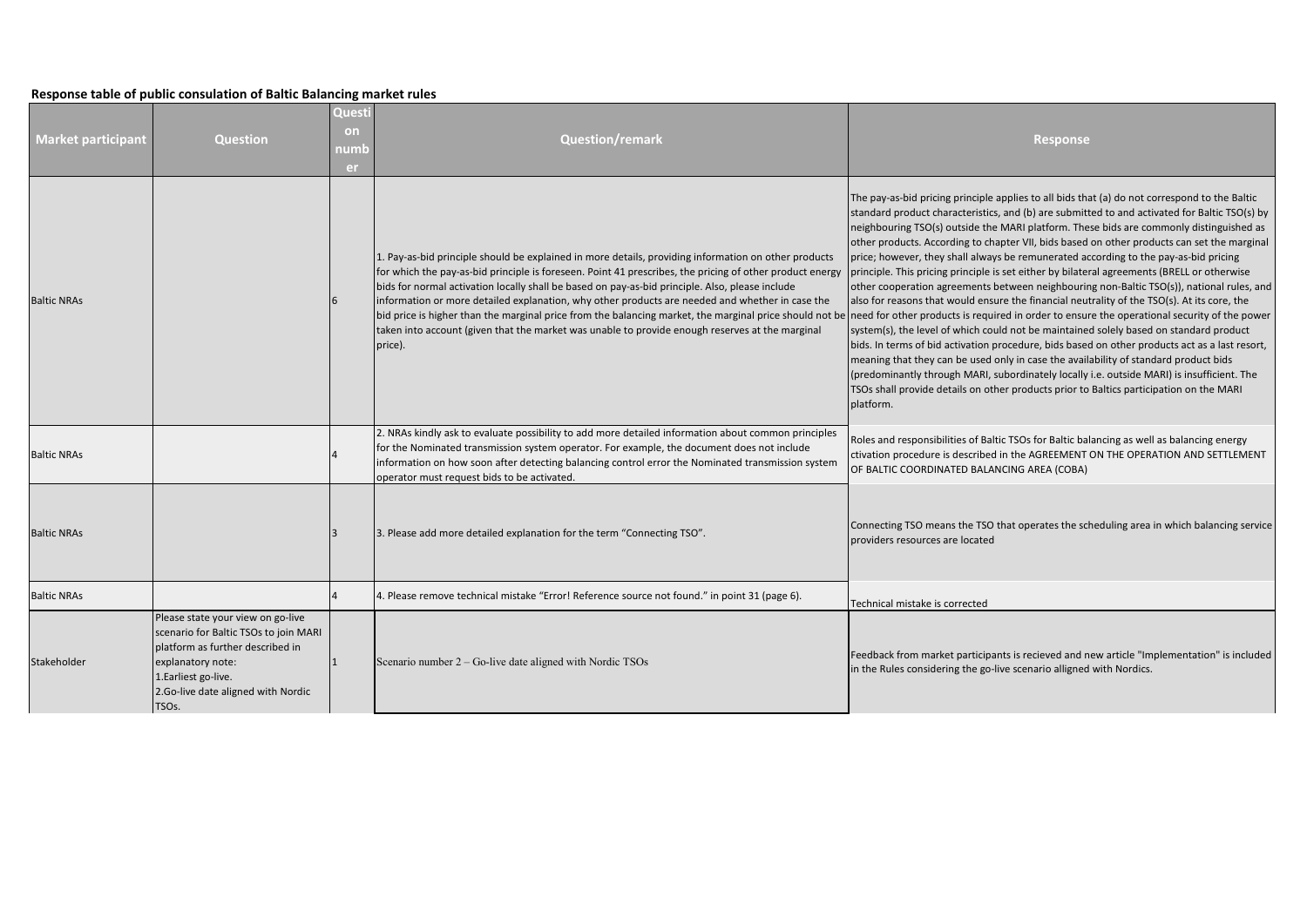| Stakeholder | Do you have any comments or<br>remarks about the characteristics of<br>the common Baltic mFRR standard<br>product described in chapter III-<br>Baltic energy products including<br>appendix A? Do you have any<br>additional comments or remarks to<br>provide to chapter III? | Will BSP have any extra charges in order to take part in balancing market (Regarding MARI platform)?<br>Technical and Economic linking bid limitation could be explained in more detail (how many childs<br>could have mother bid, how big exclusive group could be and etc.).                                                                                                                                                                                                                                                                                                                                                                                                                                                          | Each TSO participating in the European mFRR balancing energy platformo shall cover the<br>ivestment and operational costs based on sharing key as defined in the EBGL.<br>Reimbursement of costs on the national level shall be subject to national legislation<br>requirements. Additional details regarding technical and economical bid linking will be<br>provided as whenever such parameters would be defined in MARI platform.                                                                                                                                                                                                                                                                                                                                                                                                                                                                                                                                                                                                                                                                                                                                                                                                                                                                                                                                                                                                                                                                                                                                                                                                                                                                                                                                                           |
|-------------|--------------------------------------------------------------------------------------------------------------------------------------------------------------------------------------------------------------------------------------------------------------------------------|-----------------------------------------------------------------------------------------------------------------------------------------------------------------------------------------------------------------------------------------------------------------------------------------------------------------------------------------------------------------------------------------------------------------------------------------------------------------------------------------------------------------------------------------------------------------------------------------------------------------------------------------------------------------------------------------------------------------------------------------|-------------------------------------------------------------------------------------------------------------------------------------------------------------------------------------------------------------------------------------------------------------------------------------------------------------------------------------------------------------------------------------------------------------------------------------------------------------------------------------------------------------------------------------------------------------------------------------------------------------------------------------------------------------------------------------------------------------------------------------------------------------------------------------------------------------------------------------------------------------------------------------------------------------------------------------------------------------------------------------------------------------------------------------------------------------------------------------------------------------------------------------------------------------------------------------------------------------------------------------------------------------------------------------------------------------------------------------------------------------------------------------------------------------------------------------------------------------------------------------------------------------------------------------------------------------------------------------------------------------------------------------------------------------------------------------------------------------------------------------------------------------------------------------------------|
| Stakeholder | Do you have any comments or<br>remarks about the procedures on<br>balancing bid submission described<br>in chapter IV - Balancing energy bid<br>submission and MOL creation? Do<br>you have any additional comments<br>or remarks to provide to chapter IV?                    | On page 4 in Table 1 Divisibility part, it is mentioned, that "Maximum size of indivisible bids shall not<br>be higher than the largest technical minimum." Company asks for clarification, what technical<br>minimum will be used if unit has several technical minimums. For example, unit can operate from 10<br>MW to 30 MW and from 70 MW to 120 MW while generation from 30 MW to 70 MW is not possible.                                                                                                                                                                                                                                                                                                                          | Maximum size of indivisible bids will be based on prequalification results of units of BSP.<br>If the Unit has several technical minimums, then for each technical minimum a separate<br>prequalification should be carried out to make sure that for each technical minimum the<br>requirements are fulfilled. More details shall be described in the mFRR prequalification<br>requirement documentation.                                                                                                                                                                                                                                                                                                                                                                                                                                                                                                                                                                                                                                                                                                                                                                                                                                                                                                                                                                                                                                                                                                                                                                                                                                                                                                                                                                                      |
| Stakeholder | Do you have any comments or<br>remarks about the procedures on<br>balancing described in chapter V -<br>Balancing bid activation in Baltics?                                                                                                                                   | What institution will be responsible for inspection of bids that are provided by BSP and must be sent<br>to AOF by connecting TSO? Or BSP will be responsible for following his own bids?<br>Point 31 has a reference to paragraph error. Please fix it.                                                                                                                                                                                                                                                                                                                                                                                                                                                                                | Connecting TSO will be responsible for provisin of bids to MARI platform within defined bid<br>submission gate closure time for TSOs. BSPs shall provide bids to Connecting TSOs within<br>defined gate closure time for BSPs. Technical mistake is corrected.                                                                                                                                                                                                                                                                                                                                                                                                                                                                                                                                                                                                                                                                                                                                                                                                                                                                                                                                                                                                                                                                                                                                                                                                                                                                                                                                                                                                                                                                                                                                  |
| Stakeholder | Do you agree with the balancing<br>price calculation methodology<br>described in chapter VII - Balancing<br>price determination? Do you have<br>any additional comments or remarks<br>to provide to chapter VII?                                                               | Point 41 states that other products will be based on pay-as-bid. We suggest that other product energy<br>bids for normal activation locally should be based on marginal price. BSP providing same service<br>(Normal activation) must receive the same price (marginal). This reflects the true value of energy in<br>the balancing market and sends right signals to market participants.<br>Please provide explicit explanation of points 43.1 and 43.2. Examples would be helpful. Now it can be<br>understood that balancing price in region might be determined by AOF from all MARI participants. In<br>this case we could have extremely high and low prices that are originating from Germany. Is our<br>understanding correct? | The settlement price of other products shall be based on pay-as-bid pricing principle;<br>however, the bids themselves could set the marginal price. In that sense, the market shall<br>receive the correct signal in which the true value of energy is reflected. The BSPs provide<br>their services by submitting bids for balancing that are based on product characteristics.<br>Bids that have different characteristics cannot compete on equal terms, and also shall not<br>be settled on equal principles. At its core, the need for other products is required in order to<br>ensure the operational security of the power system(s), the level of which could not be<br>maintained solely based on standard product bids. In terms of bid activation procedure,<br>bids based on other products act as a last resort, meaning that they can be used only in case<br>the availability of standard product bids (predominantly through MARI, subordinately locally<br>i.e. outside MARI) is insufficient. The Area Balancing Price is calculated as the marginal price<br>of the (a) Local Marginal Price and (b) Cross-Border Marginal Price (determined by the MARI<br>AOF). The Local Marginal Price is calculated as the marginal price of all the bids that were<br>activated for Baltic balancing purposes outside the MARI platform, with no regard to<br>product type. The main purpose of MARI, as well as other common balancing platforms, is<br>to ensure cost-efficient activation of balancing energy bids across Europe via common merit<br>order list. The price is determined by demand and available cross-zonal capacities. In case<br>there are no restrictions to cross-zonal capacities, all areas participating in the platform shall<br>receive the same price. |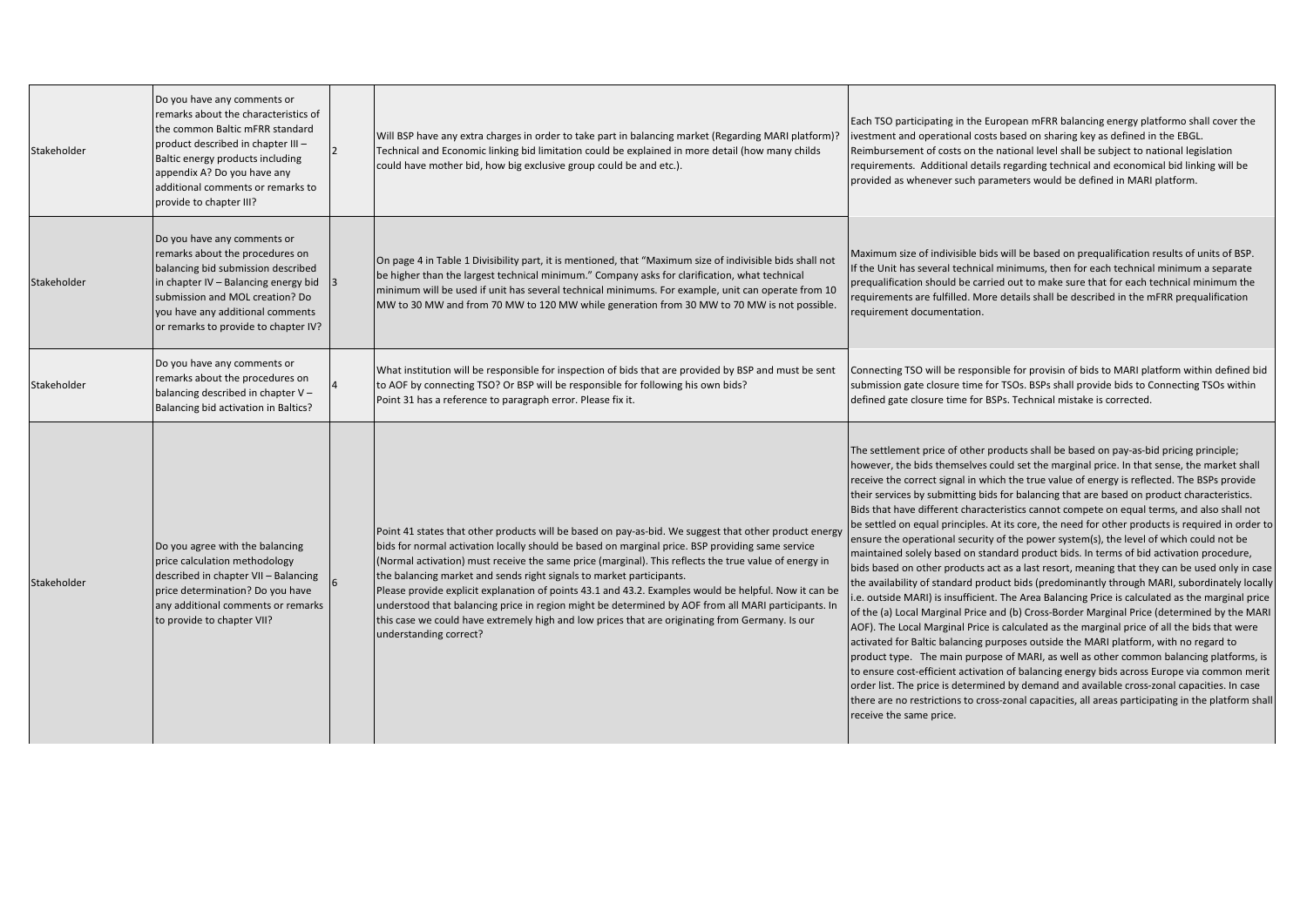| Ignitis Group | Please state your view on go-live<br>scenario for Baltic TSOs to join MARI<br>platform as further described in<br>explanatory note:<br>1. Earliest go-live.<br>2.Go-live date aligned with Nordic<br>TSOs.                                                                     |   | Scenario number $2 -$ Go-live date aligned with Nordic TSOs                                                                                                                                                                                                                                                                                                                        | Feedback from market participants is recieved and new article "Implementation" is included<br>in the Rules considering the go-live scenario alligned with Nordics.                                                                                                                                                             |
|---------------|--------------------------------------------------------------------------------------------------------------------------------------------------------------------------------------------------------------------------------------------------------------------------------|---|------------------------------------------------------------------------------------------------------------------------------------------------------------------------------------------------------------------------------------------------------------------------------------------------------------------------------------------------------------------------------------|--------------------------------------------------------------------------------------------------------------------------------------------------------------------------------------------------------------------------------------------------------------------------------------------------------------------------------|
| Ignitis Group | Do you agree with the balancing<br>price calculation methodology<br>described in chapter VII - Balancing<br>price determination? Do you have<br>any additional comments or remarks<br>to provide to chapter VII?                                                               | 6 | Point 41 states that pricing of other products' energy bids will be based on pay-as-bid principle. We<br>suggest that pricing of other products' energy bids for normal activation locally should be based on<br>marginal pricing principle. Marginal pricing would reflect the true value of energy in the balancing<br>market and send right signals to the market participants. | The settlement price of other products shall be based on pay-as-bid pricing principle;<br>however, the bids themselves could set the marginal price. In that sense, the market shall<br>receive the correct signal in which the true value of energy is reflected.                                                             |
| Stakeholder   | Please state your view on go-live<br>scenario for Baltic TSOs to join MARI<br>platform as further described in<br>explanatory note:<br>1. Earliest go-live.<br>2.Go-live date aligned with Nordic<br>TSO <sub>S</sub> .                                                        | 1 | Scenario number $2 - Go$ -live date aligned with Nordic TSOs                                                                                                                                                                                                                                                                                                                       | Feedback from market participants is recieved and new article "Implementation" is included<br>in the Rules considering the go-live scenario alligned with Nordics.                                                                                                                                                             |
| Stakeholder   | Do you have any comments or<br>remarks about the characteristics of<br>the common Baltic mFRR standard<br>product described in chapter III-<br>Baltic energy products including<br>appendix A? Do you have any<br>additional comments or remarks to<br>provide to chapter III? |   | Will BSP have any extra charges in order to take part in balancing market (Regarding MARI platform)?                                                                                                                                                                                                                                                                               | Each TSO participating in the European mFRR balancing energy platform shall cover the<br>ivestment and operational costs based on sharing key as defined in the EBGL.<br>Reimbursement of costs on the national level shall be subject to national legislation<br>requirements.                                                |
| Stakeholder   | Do you have any comments or<br>remarks about the procedures on<br>balancing bid submission described<br>in chapter IV - Balancing energy bid<br>submission and MOL creation? Do<br>you have any additional comments<br>or remarks to provide to chapter IV?                    |   | Would there be any exemption for aggregators? For instance to provide less then 1MW of mFRR or<br>have different minimum granularity (For instance 1.5MW)?                                                                                                                                                                                                                         | Minimum bid size and granularity for mFRR balancing energy bids 1MW is defined in<br>Implelmentation Framework for mFRR platforms. No exemptions for any type of balancing<br>service providers are considered. Agregation of smaller volumes shall be performed by BSPs<br>to provide standard mFRR balancing energy product. |
| Stakeholder   | Do you have any comments or<br>remarks about the procedures on<br>balancing described in chapter V-<br>Balancing bid activation in Baltics?                                                                                                                                    |   | What institution will be responsible for inspection of bids that are provided by BSP and must be sent<br>to AOF by connecting TSO? Or BSP will be responsible for following his own bids?<br>Point 31 has a reference to paragraph error. Please fix it.                                                                                                                           | Connecting TSO will be responsible for provision of bids to MARI platform within defined<br>bid submission gate closure time for TSOs. BSPs shall provide bids to Connecting TSOs within<br>defined gate closure time for BSPs. Technical reference mistake is corrected.                                                      |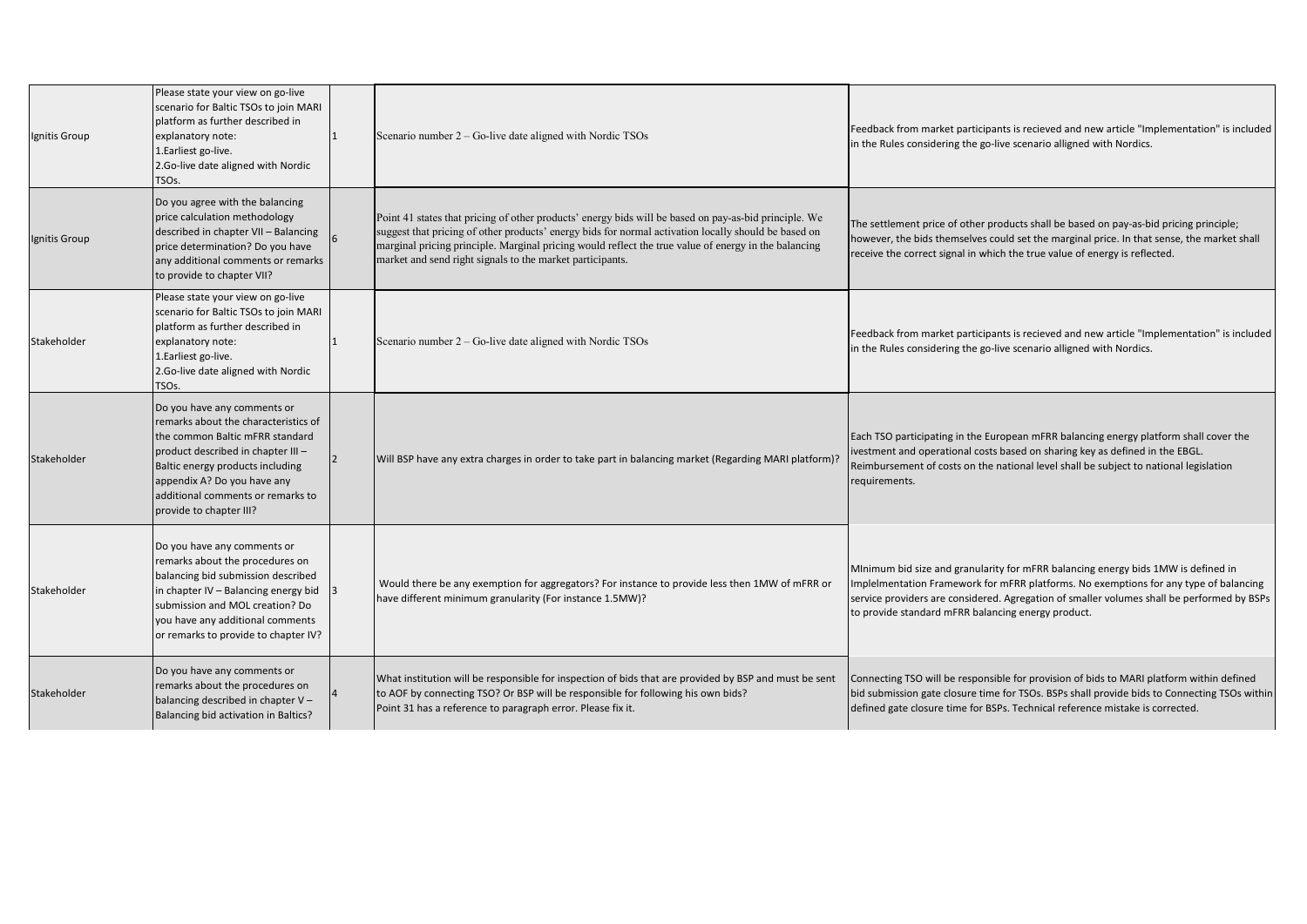| Stakeholder      | Do you agree with the balancing<br>price calculation methodology<br>described in chapter VII - Balancing<br>price determination? Do you have<br>any additional comments or remarks<br>to provide to chapter VII?        | Point 41 states that other products will be based on pay-as-bid. We suggest that other product energy<br>bids for normal activation locally should be based on marginal price. BSP providing same service<br>(Normal activation) must receive the same price (marginal). This reflects the true value of energy in<br>the balancing market and sends right signals to market participants.<br>In case of huge price difference of local marginal price for upward or downward activation artificially<br>created by market parties, would market price be regulated and by what body?                                                                                                                                                                                                                                                                                                                                                                                                                                          | The settlement price of other products shall be based on pay-as-bid pricing principle;<br>however, the bids themselves could set the marginal price. In that sense, the market shall<br>receive the correct signal in which the true value of energy is reflected. The BSPs provide<br>their services by submitting bids for balancing that are based on product characteristics.<br>Bids that have different characteristics cannot compete on equal terms, and also shall not<br>be settled on equal principles. At its core, the need for other products is required in order to<br>ensure the operational security of the power system(s), the level of which could not be<br>maintained solely based on standard product bids. In terms of bid activation procedure,<br>bids based on other products act as a last resort, meaning that they can be used only in case<br>the availability of standard product bids (predominantly through MARI, subordinately locally<br>i.e. outside MARI) is insufficient. According to standard product characteristics, there are no<br>price floors or ceilings; therefore the prices are not regulated. |
|------------------|-------------------------------------------------------------------------------------------------------------------------------------------------------------------------------------------------------------------------|--------------------------------------------------------------------------------------------------------------------------------------------------------------------------------------------------------------------------------------------------------------------------------------------------------------------------------------------------------------------------------------------------------------------------------------------------------------------------------------------------------------------------------------------------------------------------------------------------------------------------------------------------------------------------------------------------------------------------------------------------------------------------------------------------------------------------------------------------------------------------------------------------------------------------------------------------------------------------------------------------------------------------------|----------------------------------------------------------------------------------------------------------------------------------------------------------------------------------------------------------------------------------------------------------------------------------------------------------------------------------------------------------------------------------------------------------------------------------------------------------------------------------------------------------------------------------------------------------------------------------------------------------------------------------------------------------------------------------------------------------------------------------------------------------------------------------------------------------------------------------------------------------------------------------------------------------------------------------------------------------------------------------------------------------------------------------------------------------------------------------------------------------------------------------------------------|
| Stakeholder      | Please state your view on go-live<br>scenario for Baltic TSOs to join MARI<br>platform as further described in<br>explanatory note:<br>1. Earliest go-live.<br>2.Go-live date aligned with Nordic<br>TSO <sub>s</sub> . | Scenario number $2 - Go$ -live date aligned with Nordic TSOs                                                                                                                                                                                                                                                                                                                                                                                                                                                                                                                                                                                                                                                                                                                                                                                                                                                                                                                                                                   | Feedback from market participants is recieved and new article "Implementation" is included<br>in the Rules considering the go-live scenario alligned with Nordics.                                                                                                                                                                                                                                                                                                                                                                                                                                                                                                                                                                                                                                                                                                                                                                                                                                                                                                                                                                                 |
| Eesti Energia AS | Please state your view on go-live<br>scenario for Baltic TSOs to join MARI<br>platform as further described in<br>explanatory note:<br>1. Earliest go-live.<br>2.Go-live date aligned with Nordic<br>TSO <sub>s</sub> . | Only if three Baltic TSOs agree to establish a non-discriminatory mFRR capacity market (we urge TSOs<br>to establish that already in 2021) to guarantee necessary liquidity and sufficient volume of orders in<br>the orderbook to cover at least shortage of energy from largest generation unit emergency outage in<br>Baltics (443 MW), and only if the procurement of the balancing capacity and energy is strictly<br>marketbased as per EU regulation 2019/943 and internal electricity market directive 2019/944 can we<br>support the earliest proposed go-live date to join MARI platform. We see that our proposed actions<br>serve as an adequate measure given the cross-zonal capacity between Lithuania and Poland, and to<br>prepare for the 2025 desynchronization.<br>If for some reason the above-mentioned measures cannot be established, we support aligning the<br>golive date of MARI platform with Nordic TSOs while Baltic mFRR market is relatively small which can<br>lead to inadequate liquidity. | Response is acknowledged.Feedback from market participants is recieved and new article<br>'Implementation" is included in the Rules considering the go-live scenario alligned with<br>Nordics.                                                                                                                                                                                                                                                                                                                                                                                                                                                                                                                                                                                                                                                                                                                                                                                                                                                                                                                                                     |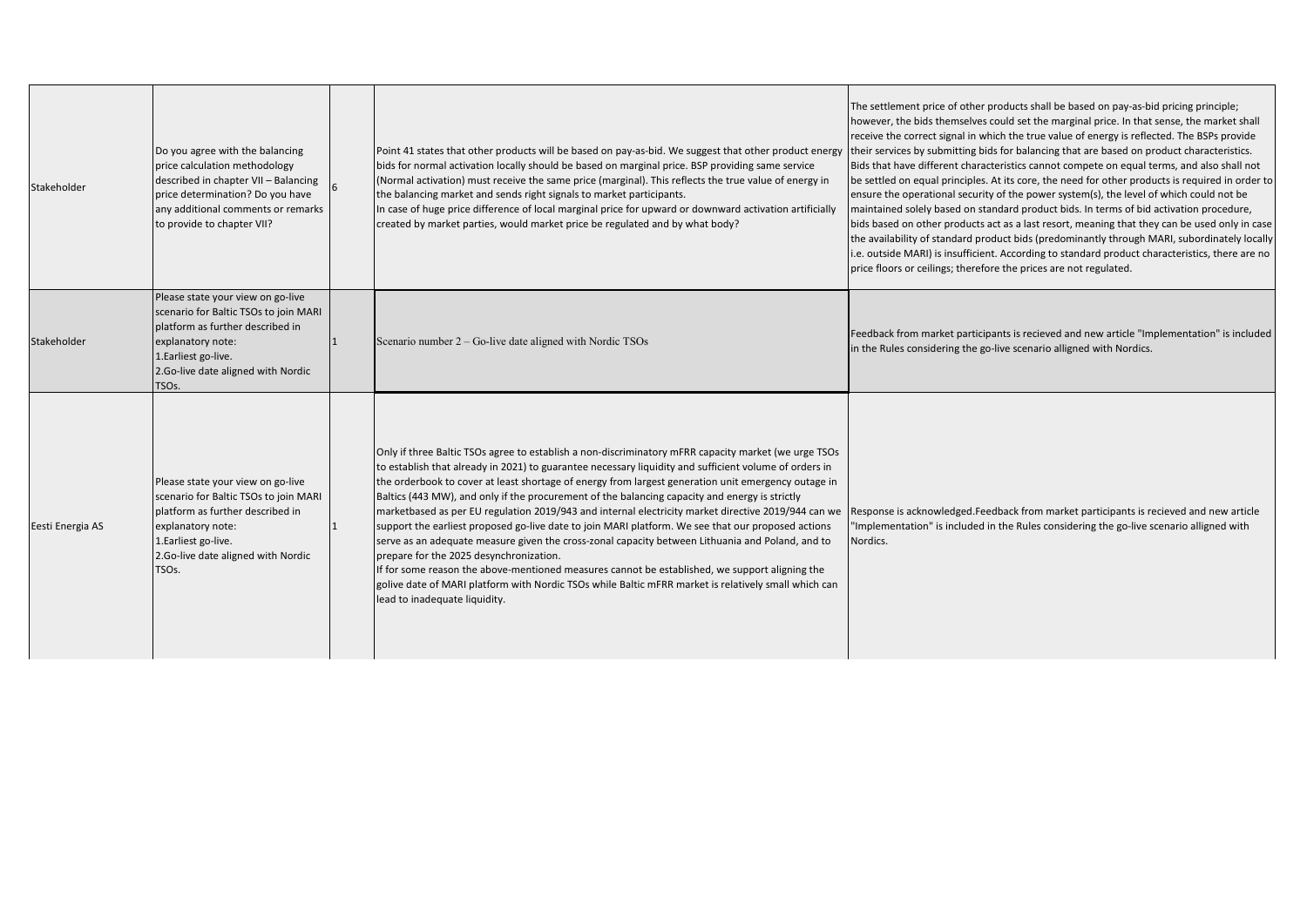| Eesti Energia AS | Do you have any comments or remark                                                                                                                                                                                                                                             | 1) In general, we support the proposed common Baltic balancing market but we are of the opinion<br>that a level playing field should be established between all parties and market participants.<br>2) We see that it is necessary to establish mFRR capacity market with level playing field to guarantee<br>both liquidity and we urge TSOs to establish this market already in 2021.<br>3) We firmly object to any participation of TSOs' resources in balancing market to reduce the<br>procured capacity from the market, either for normal activation, other products or special activation.<br>We would like to remind to TSOs that according to EU regulation No 2019/943 and internal electricity<br>market directive 2019/944, procurement of such capacities shall be market-based and organised in<br>such a way as to be nondiscriminatory between the market participants. If lack of reserves should<br>appear in the market, then relevant market-based mechanisms should be introduced to achieve the<br>necessary level of resources. As regards the resources the TSOs currently own or plan to acquire, we<br>suggest that TSOs should sell them to market participants which can participate in the balancing<br>market (TSOs cannot).                                                                                                                             | response is acknowledged.<br>TSOs are aware of the EU legislation and must operate according to the principles stated in<br>these legislations. The solution for operation of TSO resources has not been agreed as of<br>now and requires further elaboration between TSOs and NRAs of the region. TSOs in Baltic<br>LFC concept document propose, the TSO resources would be used only as the last resort in<br>case there is no more offers available at the market. Balancing energy price shall be set by<br>marginal pricing and no price cap will be implemented. In merit order list for balancing<br>energy, in reality, the TSO resources would take effect only in case no price situation of<br>market (offer from market is smaller than demand). TSO resources price would be set at the<br>Value of Lost Load (VoLL) price. Conditions on TSOs resources participation in Baltic<br>balancing capacity market will be defined in the proposal pursuant to EBGL Article 33(1)<br>which shall be approved by Baltic NRAs |
|------------------|--------------------------------------------------------------------------------------------------------------------------------------------------------------------------------------------------------------------------------------------------------------------------------|-----------------------------------------------------------------------------------------------------------------------------------------------------------------------------------------------------------------------------------------------------------------------------------------------------------------------------------------------------------------------------------------------------------------------------------------------------------------------------------------------------------------------------------------------------------------------------------------------------------------------------------------------------------------------------------------------------------------------------------------------------------------------------------------------------------------------------------------------------------------------------------------------------------------------------------------------------------------------------------------------------------------------------------------------------------------------------------------------------------------------------------------------------------------------------------------------------------------------------------------------------------------------------------------------------------------------------------------------------------------------------------------|--------------------------------------------------------------------------------------------------------------------------------------------------------------------------------------------------------------------------------------------------------------------------------------------------------------------------------------------------------------------------------------------------------------------------------------------------------------------------------------------------------------------------------------------------------------------------------------------------------------------------------------------------------------------------------------------------------------------------------------------------------------------------------------------------------------------------------------------------------------------------------------------------------------------------------------------------------------------------------------------------------------------------------------|
| Eesti Energia AS | Do you have any comments or<br>remarks about the characteristics of<br>the common Baltic mFRR standard<br>product described in chapter III-<br>Baltic energy products including<br>appendix A? Do you have any<br>additional comments or remarks to<br>provide to chapter III? | 1) Regarding 10.2, please explain the circumstances when "other products" are being used or called<br>for (with respect to Directive 2017/2195) and what are the product characteristics?<br>In this regard, we would like to remind directive 2017/2195: "a demonstration that standard<br>products are not sufficient to ensure operational security and to maintain the system balance<br>efficiently or a demonstration that some balancing resources cannot participate in the<br>balancing market through standard products;"<br>[2] Regarding Table 1 bid granularity and minimum quantity, we propose that the minimum bid<br>quantity and granularity shall be 0.1 MW to facilitate the participation of energy storage, aggregatior<br>and demand response facilities. We refer to directive 2019/944 Article 40 p 4 (b): "4. In performing<br>the task referred to in point (i) of paragraph 1, transmission system operators shall procure balancing<br>services subject to the following: (a) transparent, non-discriminatory and market-based procedures;<br>(b) the participation of all qualified electricity undertakings and market participants, including market<br>participants offering energy from renewable sources, market participants engaged in demand<br>response, operators of energy storage facilities and market participants engaged in aggregation." | description of other products is provided in paragraph 10.2. Each TSO has a right to define<br>the specficit product in accordance with article 26(1) of EBGL. Additionaly other products<br>can be used with neighboring TSOs, who are not participating in European mFRR balancing<br>energy platform. Paragraph 30 sets activation principles that other products can be<br>activated only in case there are no available mFRR standard balancing energy bids.<br>Minimum bid size and granularity for mFRR balancing energy bids 1MW is defined in<br>Implelmentation Framework for mFRR platforms. No exemptions for any type of balancing<br>service providers are considered. Agregation of smaller volumes shall be performed by BSPs<br>to provide standard mFRR balancing energy product.                                                                                                                                                                                                                                  |
| Eesti Energia AS | Do you have any comments or<br>remarks about the procedures on<br>balancing described in chapter V -<br>Balancing bid activation in Baltics?                                                                                                                                   | 1) As was written in our Answer to Question 2, we propose that the minimum quantity and<br>granularity is 0.1 MW.<br>2) Please explain which paragraph is referred to in paragraph 31.                                                                                                                                                                                                                                                                                                                                                                                                                                                                                                                                                                                                                                                                                                                                                                                                                                                                                                                                                                                                                                                                                                                                                                                                  | MInimum bid size and granularity for mFRR balancing energy bids 1MW is defined in<br>Implelmentation Framework for mFRR platforms. No exemptions for any type of balancing<br>service providers are considered. Agregation of smaller volumes shall be performed by BSPs<br>to provide standard mFRR balancing energy product.                                                                                                                                                                                                                                                                                                                                                                                                                                                                                                                                                                                                                                                                                                       |